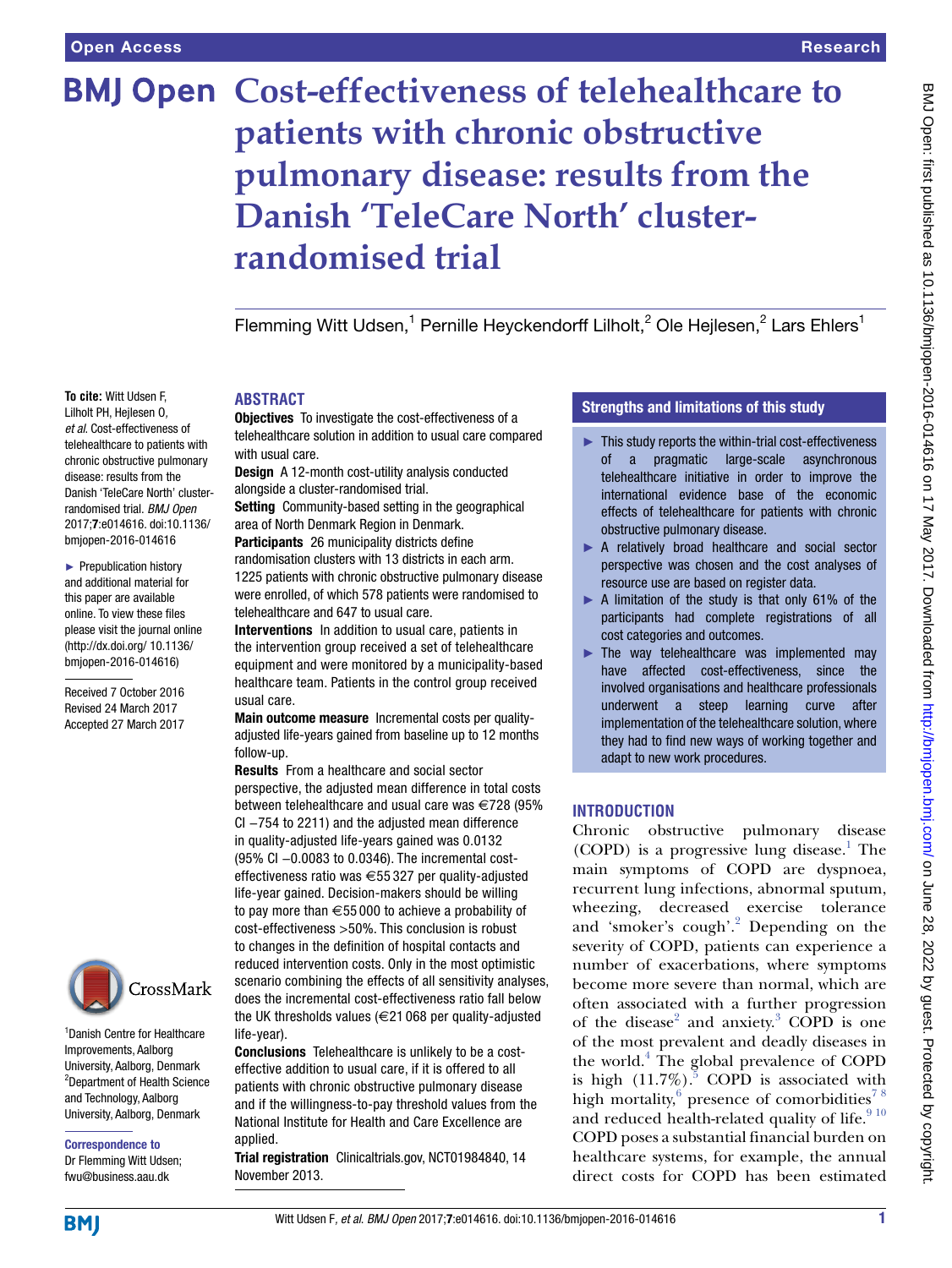to be US\$20–26billion in the USA with hospital admissions representing  $52\% - 70\%$  of all direct costs.<sup>11</sup> A recent Danish study has estimated that COPD is responsible for 8300 years of life lost and €174million in annual direct cost for treatment and care.<sup>12</sup>

Telehealthcare has been suggested as a possible effective intervention to patients with COPD on espe-cially health-related quality of life.<sup>[13](#page-11-6)</sup> Telehealthcare is a technology that contains data from a patient which is transferred electronically over a physical distance and healthcare professionals exercise their judgement in providing personalised feedback to the patient based on these data. $14$  Some feasibility studies including cost analyses have previously suggested an added value of telehealthcare compared with usual practise and some of these studies show that telehealthcare may lower hospital or healthcare  $costs$ <sup>[15–19](#page-11-8)</sup> But most recent systematic reviews have questioned the quality of this evidence and have requested more cost-effectiveness evaluations,  $20-24$ preferably with broader cost-perspectives.<sup>25</sup>

The objective of this paper is to add to this international evidence base on the cost-effectiveness of telehealthcare by presenting the results of a cost-utility analysis of a telehealthcare intervention to patients with COPD compared with usual practise. The analysis was nested within a 12-month cluster-randomised trial (called 'TeleCare North') that were conducted in the geographic area of North Denmark Region in Denmark from 2013 to 2014.

#### **METHODS**

A more detailed trial protocol has been published elsewhere, $26$  but a brief summary is provided in [table](#page-2-0) 1. Twenty-six municipality districts in North Denmark Region define the randomisation clusters with 13 districts in each arm. In addition to usual care, patients in the intervention group received a set of telehealthcare equipment and were monitored by a community-based healthcare team. Patients in the control received usual care.

The primary outcome measure for the cost-effectiveness analysis was the incremental cost-effectiveness ratio (ICER) expressed as the total cost per quality-adjusted life-year (QALY) gained measured from baseline to follow-up at 12 months. In defining the total costs, this trial adopted a healthcare and social care sector perspective (including hospital services, primary care, medicine, home care services and rehabilitation).

#### **Healthcare service use and healthcare costs**

Healthcare and social care service use were all estimated based on register data by applying a unique civil registration number that all Danish citizens have and that makes precise linkage between registers possible. National patient-level data for all hospital contacts were collected from the Danish National Patient Register,  $27$ which contains all inpatient, outpatient and emergency ward visits in Denmark. The total costs for each contact is a variable in these datasets and are valued based on the

diagnose-related group, the actual procedures conducted and the duration of the contact. $28$  The included admissions, outpatient and emergency ward visits were in the main analysis restricted to those defined as COPD-specific in the Danish Register for COPD.<sup>29</sup>

All contacts between patients and the primary care sector were collected from the National Health Insurance Service Register. $30$  The costs for each contact is part of the dataset and are valued based on fees negotiated in a collective agreement. $31$  At present, it is not possible to identify the cause of contact to the primary care sector, so all contacts are included.

Medication use was taken from The Danish Register of Medicinal Product Statistics that contains information about what prescribed medicine citizens purchase in Denmark. $32$  For this analysis, these are restricted to patient-level medicine associated with COPD (R03 ATC codes), specific antibiotics, antifungals and medicine for anxiety, all associated with the treatment of COPD exacerbations, as well as medicine for smoking cessation. The costs for each product is given in this dataset and is valued based on a standardised pharmacy consumer price.<sup>[33](#page-11-18)</sup>

Patient-level community care service use was collected from individual care systems in each of the 26 included municipality districts. The type and duration of standard care activities such as personal care, practical help, home nursing care and rehabilitation activities are routinely recorded for each contact. Each municipality district values contacts differently based on an internal calculated mean hourly cost. It was pragmatically decided to value time consumption in municipality districts as an average of the reported hourly costs from municipality districts. Four of the 26 municipality districts in the trial were implementing a different information technology (IT) system at the time of data collection, which meant that rehabilitation costs for these four municipality districts were unavailable (2 municipality districts in the telehealthcare group and 2 in the usual care group).

Healthcare service use was collected for 12months to allow for within-trial costs to be calculated. In addition, patient-level health service use was also collected 12 months prior to randomisation, because it was suspected that baseline differences in costs could occur that would not be explained by differences in health status or sociodemographic characteristics by patients, for example, due to variations in referral and visitation practises across municipality districts.

## **Intervention costs**

Costs associated only with the clinical trial, preparing the organisation and developing the telehealthcare solution were excluded. Intervention costs were costs of hardware and peripherals, installation and deinstallation costs, maintenance and support costs, training costs for healthcare professionals, patient-specific training, monitoring costs and project management costs.

Per person costs of the 'package' of telehealthcare equipment (the so-called 'Telekits' consisting of a tablet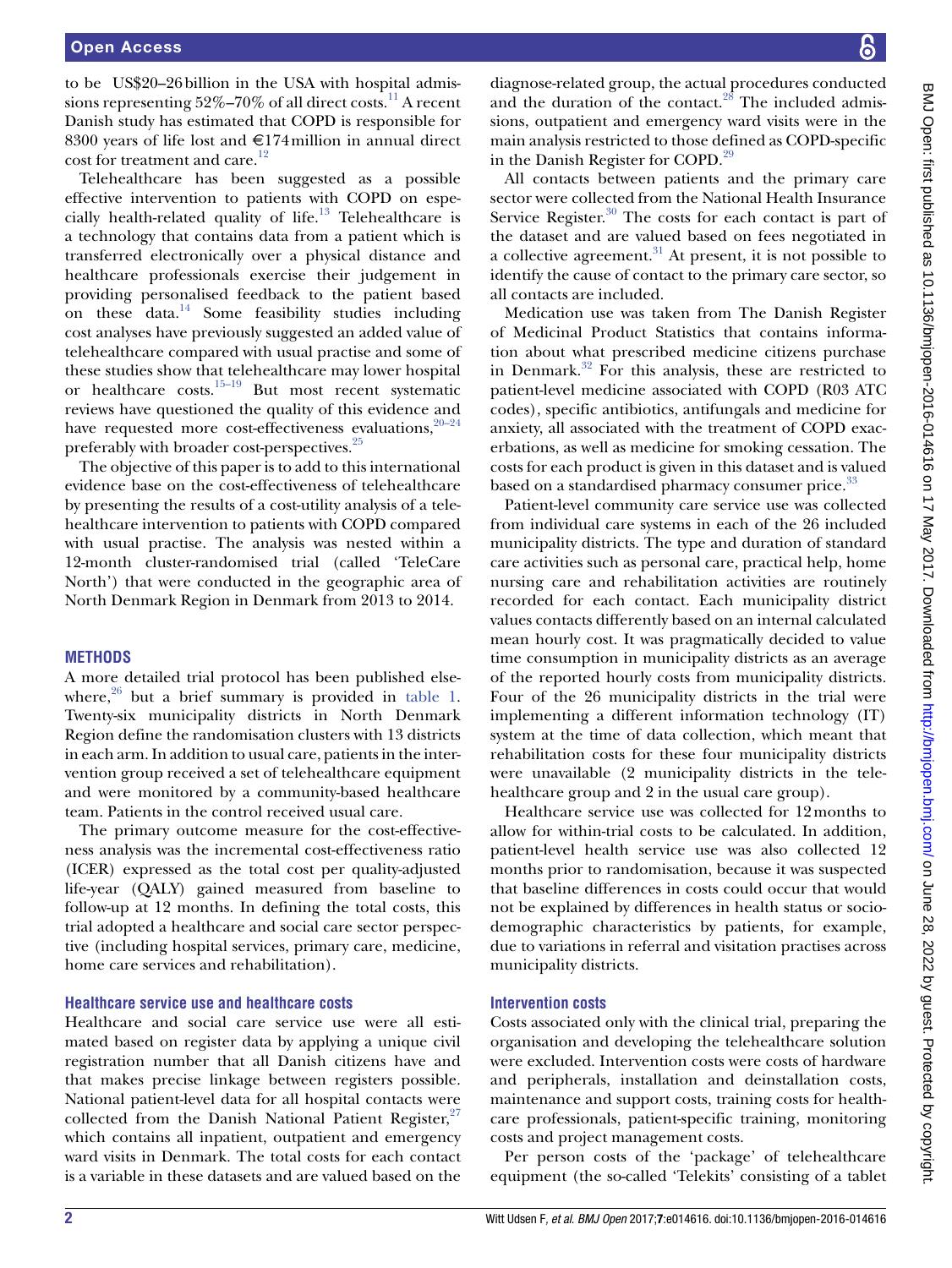<span id="page-2-0"></span>

| Table 1                                               | Description of the Danish TeleCare North cluster-randomised trial                                                                                                                                                                                                                                                                                                                                                                                                                                                                                                                                                                                                                                                                                                                                                                                                                                                                                                                                                                                                                                                                                                                                                                                                                                                                                                                                                                                                                                                                             |
|-------------------------------------------------------|-----------------------------------------------------------------------------------------------------------------------------------------------------------------------------------------------------------------------------------------------------------------------------------------------------------------------------------------------------------------------------------------------------------------------------------------------------------------------------------------------------------------------------------------------------------------------------------------------------------------------------------------------------------------------------------------------------------------------------------------------------------------------------------------------------------------------------------------------------------------------------------------------------------------------------------------------------------------------------------------------------------------------------------------------------------------------------------------------------------------------------------------------------------------------------------------------------------------------------------------------------------------------------------------------------------------------------------------------------------------------------------------------------------------------------------------------------------------------------------------------------------------------------------------------|
| clusters                                              | Eligible criteria for All municipalities in North Denmark Region except one (a small island off the coast), 10 municipalities<br>in all. Each municipality consisted of between 2 and 5 municipality districts and these districts were<br>randomisation units, 26 municipality districts in total (13 in each arm).                                                                                                                                                                                                                                                                                                                                                                                                                                                                                                                                                                                                                                                                                                                                                                                                                                                                                                                                                                                                                                                                                                                                                                                                                          |
| patients                                              | Eligible criteria for COPD as primary disease, diagnosis by spirometry, in treatment according to guidelines recommended<br>by 'The Global Initiative for Chronic Obstructive Lung Disease', <sup>1</sup> at least two exacerbations within the<br>past 12 months, motivated for treatment, fixed residence in North Denmark Region, The Modified Medical<br>Research Council scale (mMRC)≥2 or mMRC≥3 and COPD Assessment Test≥10. Exclusion criteria were: no<br>phone line or Global System for Mobile communications coverage, unable to understand Danish sufficiently<br>to complete the study questionnaires or diagnosed with a cognitive impairment                                                                                                                                                                                                                                                                                                                                                                                                                                                                                                                                                                                                                                                                                                                                                                                                                                                                                  |
| Intervention<br>group: cluster-<br>level intervention | Municipality district healthcare personnel (primarily nurses and health assistants) were trained in two<br>separate sessions. One session focused on the technical aspects of the tablet and physical measurements.<br>Another session focuses on general disease awareness and communication with patients. The training<br>was performed by members of the trial administration office. General practitioners were responsible for<br>establishing threshold values for physical measurements. Nurses in the patient's residing municipality<br>were responsible for monitoring the data obtained and should incorporate monitoring time duties with their<br>existing job responsibilities. Exemptions were patients with COPD receiving oxygen therapy and patients<br>with COPD with open hospital admissions who were monitored at their hospital as usual. Patients were<br>monitored asynchronously by a nurse on a daily basis. Measurements were classified with either a green,<br>yellow or red code (green code: no threshold values were exceeded; yellow code: one or more values<br>exceeded the threshold values; red code: one or more values exceeded the threshold values and had not<br>previously been recorded). The nurse had the option to contact the patient by telephone and/or the patient's<br>general practitioner and/or dispatch an ambulance. Installation, swopping of defects, deinstallation and<br>technical support and maintenance of the equipment was handled by information technology specialists |
| Intervention<br>group: patient-<br>level intervention | Telephone contact to each patient from municipality healthcare personnel no later than 10 days after<br>randomisation, and a 45 min appointment scheduled for patients who wanted to receive the tablet at home.<br>For those who wished to receive the tablet at a municipality health centre, a 75 min appointment was<br>scheduled with 3–4 patients in each group. At both appointments, a nurse from the patients' municipalities<br>demonstrated the use of the tablet and instructed patients in how to conduct physical measurement.<br>Patients were asked to measure their vital signs daily during the first 2 weeks (both weekdays and<br>weekends) and 1-2 times weekly after the first 2 weeks. A 45 min follow-up visit was scheduled 3-4 weeks<br>after the first appointment to check if the patient used the device appropriately and if the threshold values<br>of the physical measurements needed to be adjusted                                                                                                                                                                                                                                                                                                                                                                                                                                                                                                                                                                                                         |
| Intervention<br>group: device                         | All patients received the same device and peripherals. It consisted of a standard tablet (Samsung Galaxy)<br>containing information on handling COPD in general and software (two apps) that automatically instructs<br>the patient in handling COPD during exacerbations. The tablet can collect and wirelessly transmit data on<br>blood pressure, pulse, blood oxygen saturation and weight via an attached Fingertip Pulse Oximeter, a<br>digital blood pressure monitor, and a scale                                                                                                                                                                                                                                                                                                                                                                                                                                                                                                                                                                                                                                                                                                                                                                                                                                                                                                                                                                                                                                                     |
| Control group:<br>usual care                          | Usual practise for caring for patients with COPD is the responsibility of the patient's general practitioner<br>(treatment and monitoring) and the municipalities (practical help and home nursing care). Patients with<br>COPD can make appointments with their general practitioner or call the emergency contact number without<br>copayment in order to get treatment or advice in managing COPD, but this advice is not personalised.<br>Community care administered by municipality district personnel comes at regular intervals based on a<br>clinically based estimate of the patients' needs, but these personnel are not necessarily certified nurses and<br>often not fully educated in COPD and not on call                                                                                                                                                                                                                                                                                                                                                                                                                                                                                                                                                                                                                                                                                                                                                                                                                      |

COPD, chronic obstructive pulmonary disease.

and peripherals) were calculated. The 'Telekits' supplied were exactly the same for all patients and was purchased to each patient ahead of the trial and valued as prices paid. The per person costs of installation/deinstallation and swopping any defects in the equipment was negotiated with an external supplier prior to the trial and valued as prices paid. Per patient maintenance and support costs consisted of software licenses and data charges, technical support to patients and healthcare professionals as well as IT infrastructure and application maintenance and valued as prices paid. Costs associated with IT infrastructure and application maintenance was not dependent

on the number of patients in the trial but the software and hardware configuration employed by the telehealthcare solution which in principle could include all patients with COPD and patients with chronic heart failure. It was decided to allocate these costs on the estimated number of patients with COPD and chronic heart failure in North Denmark Region (10500 patients).<sup>[34 35](#page-11-19)</sup> The per patient costs of training healthcare professionals were based on planned time spent conducting education workshops in COPD disease awareness and the telehealthcare solution, the number of conducted workshops and the average hourly wage for a community district nurse. Per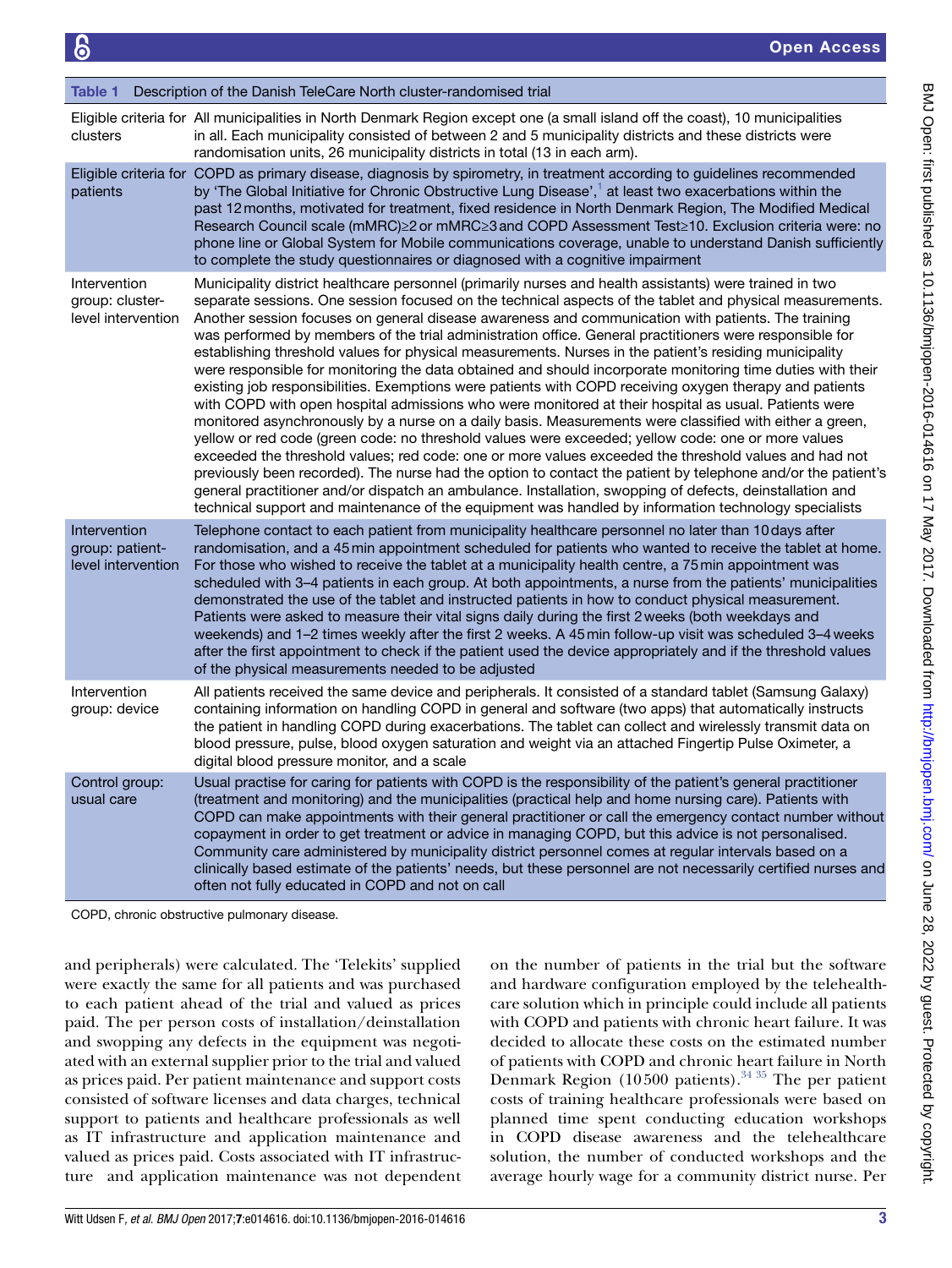patient costs of patient-specific training were based on planned time and valued based on a mean hourly wage for a community district nurse. Time spent per patient on monitoring were estimated by time registries in the municipality districts and valued based on a mean hourly wage for a community district nurse. Based on the experiences gained with the implementation in the trial period, it was estimated that it would be necessary to have an administrative officer employed to 'run' the telehealthcare solution, should it be implemented in routine practise (coordinating activities, contract supervision, etc). Project management costs were valued as mean yearly salary for an administrative officer including all standardly available pensions and pay supplements.<sup>3</sup> As with IT infrastructure and application maintenance, these costs could be allocated on more patients than in the trial and they were therefore also allocated on the estimated number of patients with COPD and chronic heart failure in North Denmark Region (10500 patients).  $3435$ 

Equipment costs (the Telekits), installation/deinstallation costs, costs associated with training healthcare professionals and patient-specific training were annuitised over a period of 5years with a discount rate of 3% per annum and presented as equivalent annual cost. Five years and 3% can be used as standard lifetime and discount rate for 'other IT equipment' in Danish capital accounting. $37$ 

All costs are reported in 2014 prices. Costs were obtained in Danish kroner (DKK) and exchanged to  $\in$ using the average 2014 exchange rate  $(1 \in 7.4547 \text{DKK})$ . All healthcare service use and costs are reported as means and standard errors and where descriptive statistics are presented, differences between intervention and control group means are reported as raw differences and, to allow for future meta-analysis, as standardised differences (the raw difference between group means, divided by the SD of the total sample) presented as a percentage.

## **Effectiveness**

Information of mortalities were obtained from the Danish Register of Causes of Death, $38$  which contain mortality statistics on all deaths in Denmark. Utility scores stem from the EQ5D-3L health-related quality-of-life questionnaire with Danish societal weights. $39$  QALYs were calculated by linear interpolation of utility scores. The health-related quality-of-life items and relevant demographic data were collected at baseline by help from the patients' general practitioners who distributed the questionnaires to all patients but with a prepaid return envelope to the trial administration office. At follow-up, a questionnaire consisting of the health-related quality-of-life items were sent from the trial administration office to the patients' home addresses with a prepaid return envelope.

#### **ANALYSIS**

Statistical analyses were all performed in STATA V.12.1 except the probabilistic sensitivity analysis that was developed in Microsoft Excel 2010.

# **Missing data**

A total of 1225 patients were randomised in the study (578 patients in the telehealthcare group and 647 in the control group). At baseline, missing data for the EQ5D summary score were present for 8% of the participants (48 in the telehealthcare group; 53 in the control group). One hundred and three patients died during the trial period (8%; 50 in telehealthcare group; 53 in control group) and they were assigned an EQ5D summary score of 0 at follow-up that were used in the QALY calculation.<sup>40</sup> In addition, 27% had missing data on the EQ5D summary score at follow-up (199 in the telehealthcare group; 133 in the control group) either due to non-response or to incomplete registration of EQ5D questionnaire items. Twelve percent had missing values on rehabilitation costs (79 in the telehealthcare group; 73 in the control group). Complete data for both total costs (ie, all cost categories), baseline EQ5D score and EQ5D score at follow-up were available for 751 patients (61%; 325 in telehealthcare group; 426 in control group).

Current good practise for trial-based economic evaluation recommends that analyses should account for missing data by imputation, especially when there is a large amount of missing data. $41$  The applied imputation procedure followed the principles recommended by Faria *et al*. [42](#page-11-26) Missing data were assumed missing at random (MAR), which can be a plausible assumption if a wide range of variables, and variables that are predictive of missingness, are included in the imputation model.<sup>43</sup> Therefore, missing data on EQ5D scores, rehabilitation costs and baseline characteristics were imputed using the *mi impute chained* command in STATA12.1 and 30 complete datasets were created. Continuous variables were imputed by predictive mean matching and categorical variables by multinomial logistic or logistic regression. Imputation models included outcome variables, predictors for the outcomes at both time points and predictors for missing observations in the individual variables. The imputation models were estimated separately by treatment group and included the clustering variable, measures of health-related quality-of-life (EQ5D scores), costs at baseline or at 12 months follow-up (in the categories presented in table 4), measures of disease status (forced expiratory volume in one second (FEV1%), forced vital capacity (FVC%), diastolic and systolic blood pressure), smoking status, presence of comorbidities (diabetes, cancer, cardiovascular disease, mental illness or musculoskeletal disorders) and sociodemographic variables (age, gender, marital status, education and employment status).

## **Cost-effectiveness analysis**

The cost-effectiveness analysis followed an intention-to-treat principle. The statistical analysis applied multilevel modelling for continuous variables that rely on near-normality, $44$  which has been suggested as an analysis strategy for cost-effectiveness research of cluster-randomised trials.[45](#page-11-29) To allow for different sets of covariates, estimation of incremental total costs and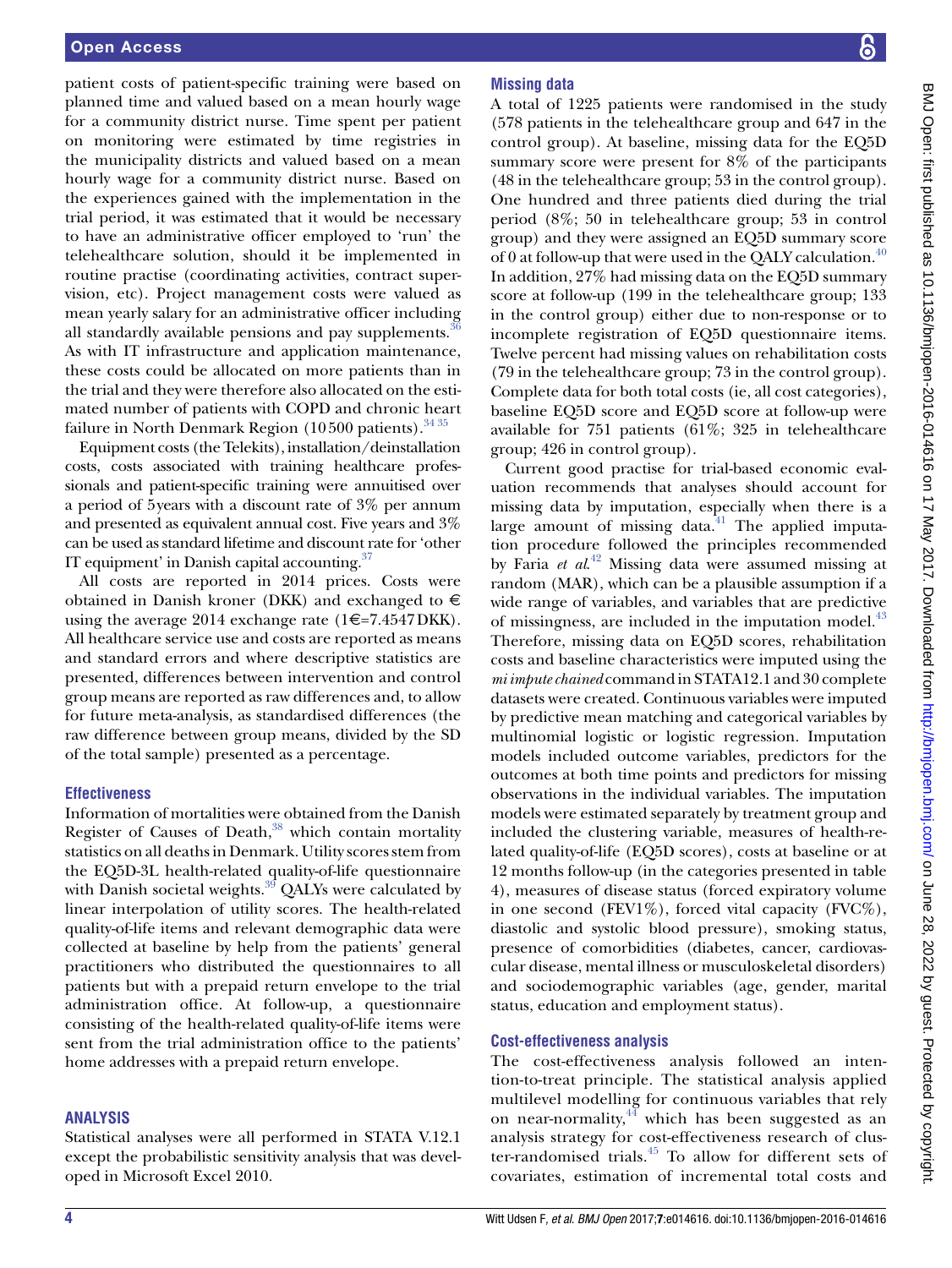<span id="page-4-0"></span>

| <b>Baseline characteristics</b><br>Table 2 |                                   |                   |                   |  |  |
|--------------------------------------------|-----------------------------------|-------------------|-------------------|--|--|
|                                            | All 1225 participants at baseline |                   |                   |  |  |
|                                            | <b>Telehealthcare</b>             | <b>Usual care</b> | <b>Difference</b> |  |  |
|                                            | $n = 578$                         | $n = 647$         | Raw               |  |  |
| Age (years)*                               | 69.55 (9.36)                      | 70.33 (9.11)      | $-0.78$           |  |  |
| Men $(\%)^*$                               | 48.27 (n=279)                     | 43.74 (n=283)     | 4.53              |  |  |
| Marital status (%)                         |                                   |                   |                   |  |  |
| Married/in a relationship                  | 55.88 (n=323)                     | 54.25 (n=351)     | 1.63              |  |  |
| Single                                     | $20.42$ (n=118)                   | $22.10(n=143)$    | $-1.68$           |  |  |
| Widow/widower                              | 16.78 (n=97)                      | $16.54$ (n=107)   | 0.24              |  |  |
| Missing (%)                                | $6.92$ (n=40)                     | $7.11(n=46)$      | $-0.19$           |  |  |
| Smoking status (%)                         |                                   |                   |                   |  |  |
| Non-smokers                                | 59.34 (n=343)                     | 63.06 (n=408)     | $-3.72$           |  |  |
| <b>Smokers</b>                             | 33.91 (n=196)                     | 29.21 (n=189)     | 4.70              |  |  |
| Missing (%)                                | $6.75$ (n=39)                     | $7.73$ (n=50)     | $-0.98$           |  |  |
| Duration of COPD (years)                   | 7.80 (6.23)                       | 7.70 (5.79)       | 0.10              |  |  |
| Missing (%)                                | $14.01(n=81)$                     | $15.14$ (n=98)    | $-1.13$           |  |  |
| FEV1 (%)                                   | 47.70 (18.05)                     | 48.37 (18.94)     | $-0.67$           |  |  |
| Missing (%)                                | 18.51 (n=107)                     | 19.78 (n=128)     | $-1.27$           |  |  |
| FVC(%)                                     | 70.38 (20.02)                     | 74.34 (22.33)     | $-3.96$           |  |  |
| Missing (%)                                | 34.43 (n=199)                     | 39.41 (n=255)     | $-4.98$           |  |  |
| Comorbidities (%)                          |                                   |                   |                   |  |  |
| <b>Diabetes</b>                            | $10.21$ (n=59)                    | $9.89$ (n=64)     | 0.32              |  |  |
| Coronary heart disease                     | 32.70 (n=189)                     | $31.84$ (n=206)   | 0.86              |  |  |
| Mental health problem                      | $4.84$ (n=28)                     | $4.79$ (n=31)     | 0.05              |  |  |
| Musculoskeletal disorder                   | 24.91 (n=144)                     | 29.37 (n=190)     | $-4.46$           |  |  |
| Cancer                                     | $6.06$ (n=35)                     | $4.79$ (n=31)     | 1.27              |  |  |
| Missing (%)                                | $8.13(n=47)$                      | $7.88$ (n=51)     | 0.25              |  |  |
| Baseline total costs (€)†                  | 6492 (14 150)                     | 4900 (7149)       | 1.592             |  |  |
| Missing (%)                                | $13.66$ (n=79)                    | $11.28(n=73)$     | 2.38              |  |  |
| <b>Baseline EQ5D</b>                       | 0.706(0.202)                      | 0.716(0.185)      | $-0.01$           |  |  |
| Missing (%)                                | $8.30(n=48)$                      | $8.19$ (n=53)     | 0.11              |  |  |

Data are mean (SD) or proportion (number of patients).

\*Variable has no missing values.

†Baseline total costs are missing for three cost categories (help and care at home, community or district nurse and rehabilitation, see [table 4](#page-6-0)) in four municipality districts.

COPD, chronic obstructive pulmonary disease; FEV1(%), forced expiratory volume in one second of predicted normal; FVC(%), forced vital capacity.

incremental QALYs gained was based on two separate linear mixed effects models; one for total costs and one for QALYs. Total costs were controlled for treatment arm, baseline EQ5D score, baseline costs (total costs 12 months prior to randomisation), age, baseline FEV1%, presence of musculoskeletal disease (a significant cost driver in municipality districts) and clustering. QALYs gained were controlled for treatment group, baseline EQ5D score, age, gender, baseline FEV1%, marital status, presence of diabetes, presence of cancer and clustering. These estimations were facilitated by the *mi estimate: xtmixed* command with robust standard errors.

A deterministic ICER estimate was calculated using the treatment beta-coefficients from these two models. In order to explore the uncertainty surrounding cost-effectiveness, the output from the *mi estimate: xtmixed* was exported to Microsoft Excel 2010 along with Cholesky's decomposition matrix to allow for a potential correlation between all the parameters in the analyses models. By redrawing new parameter estimates from the estimated treatment effect with its SE, 5000 simulations were calculated to obtain new estimates of incremental QALYs and incremental total costs which were used to construct cost-effectiveness acceptability curves.

BMJ Open: first published as 10.1136/bmjopen-2016-014616 on 17 May 2017. Downloaded from http://bmjopen.bmj.com/ on June 28, 2022 by guest. Protected by copyright BMJ Open: first published as 10.1136/bmjopen-2016-014616 on 17 May 2017. Downloaded from <http://bmjopen.bmj.com/> on June 28, 2022 by guest. Protected by copyright.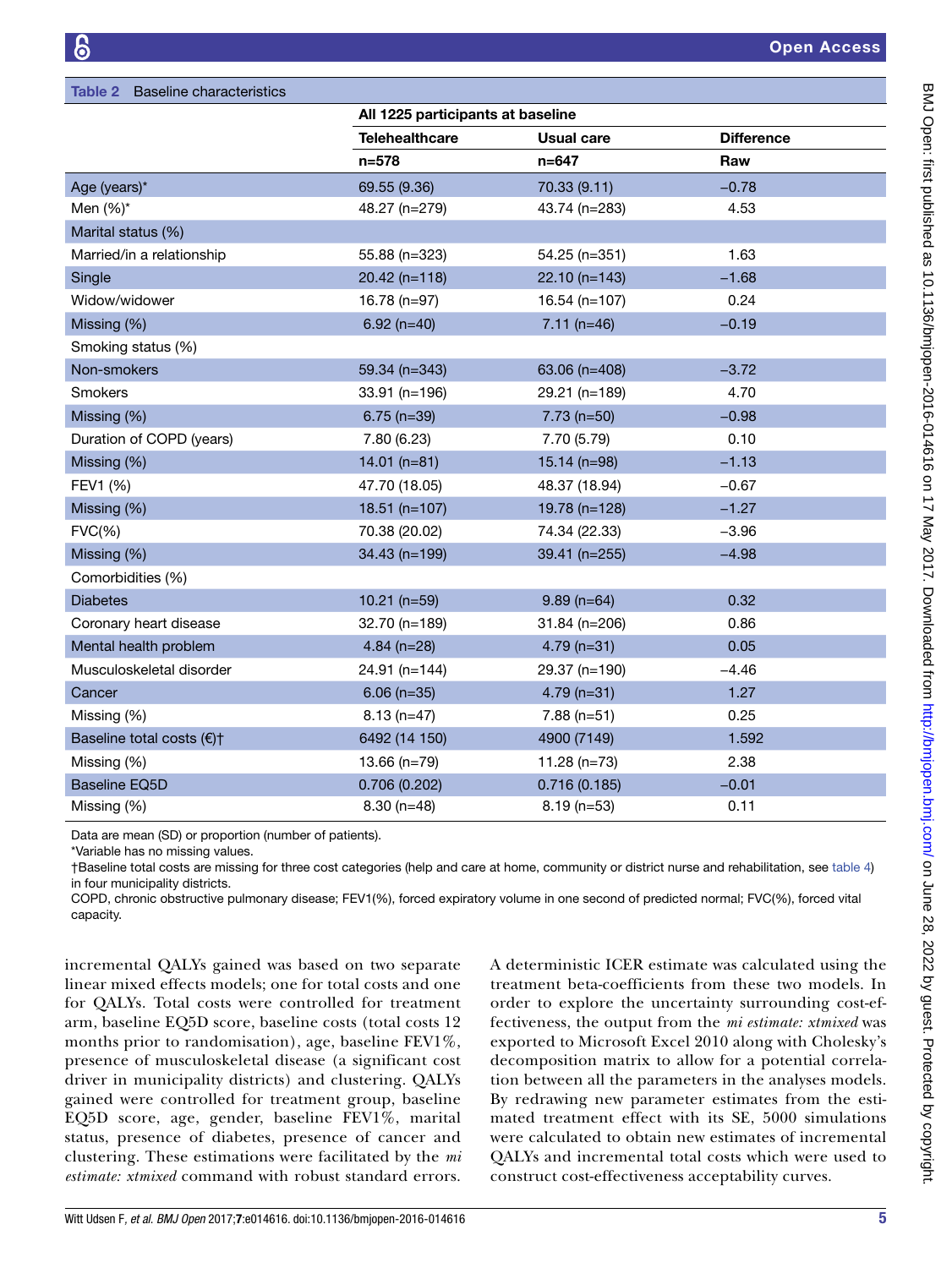|                                           | Mean (SE) contacts                 |                         | Between-group<br>difference |                                | Unit           | <b>Unit cost</b>                                           |
|-------------------------------------------|------------------------------------|-------------------------|-----------------------------|--------------------------------|----------------|------------------------------------------------------------|
| Service use                               | <b>Telehealthcare</b><br>$(n=578)$ | Usual care<br>$(n=647)$ | Raw                         | <b>Standardised</b><br>$(%)^*$ |                |                                                            |
| Hospital contacts                         |                                    |                         |                             |                                |                |                                                            |
| Admissions                                | 0.5(0.05)                          | 0.45(0.49)              | 0.046                       | 3.70                           | Per<br>contact | DRG value of contact <sup>28</sup>                         |
| Inpatient bed days                        | 2.69(0.31)                         | 2.60(0.31)              | 0.09                        | 1.18                           | Per            | Included in DRG value of<br>contact contact <sup>28</sup>  |
| Outpatient/emergency<br>department visits | 0.87(0.08)                         | 0.74(0.07)              | 0.13                        | 7.16                           | Per<br>contact | DRG value of contact <sup>28</sup>                         |
| Primary care contacts                     |                                    |                         |                             |                                |                |                                                            |
| General practitioner                      | 10.72 (0.35)                       | 9.92(0.33)              | 0.80                        | 9.35                           | Per            | Tariffs from collective<br>contact agreement <sup>31</sup> |
| Municipality care (time spent)            |                                    |                         |                             |                                |                |                                                            |
| Help and care at<br>home                  | 2137.32 (275.17)                   | 1614.09 (207.76) 523.24 |                             | 8.79                           | Per<br>hour    | Average hourly cost across<br>municipalities (€57)         |
| Community or district<br>nurse            | 607.29 (100.95)                    | 438.59 (73.00)          | 168.69                      | 7.86                           | Per<br>hour    | Average hourly cost across<br>municipalities (€75)         |
| Rehabilitation+                           | 77.75 (14.34)                      | 53.00 (13.21)           | 24.75                       | 7.77                           | Per<br>hour    | Average hourly cost across<br>municipalities $(E75)$       |
| <b>Medicines</b>                          |                                    |                         |                             |                                |                |                                                            |
| No. of antibiotics                        | 2.41(0.13)                         | 1.89(0.11)              | 0.52                        | 17.28                          | Various        | Pharmacy consumer<br>price <sup>33</sup>                   |
| No. of R03 ATC codes<br>(COPD medicine)   | 25.08 (0.68)                       | 23.92 (0.65)            | 1.16                        | 7.08                           | Various        | Pharmacy consumer<br>price <sup>33</sup>                   |

†Incomplete register-data. Data unavailable for four municipality districts (two in the control group and two in the intervention group, respectively).

COPD, chronic obstructive pulmonary disease; DRG, diagnose-related group; SE, SE of the mean.

<span id="page-5-0"></span>Table 3 Service use at 12 months across treatment groups and applied unit costs

# **Sensitivity analysis 1: all-cause hospital contacts**

In the base-case analysis, we have sought to limit hospital contacts to COPD-specific contacts because the hypothesis were that telehealthcare could prevent a proportion of admissions and emergency ward visits associated with exacerbations and make most COPD-specific outpatient control visits redundant. However, it became apparent that the included patients suffer from a variety of diseases concomitant with COPD (see [table](#page-4-0) 2). As part of the intervention, it is therefore plausible that a more integrated care and monitoring approach assisted by the telehealthcare technology could also prevent some hospital contacts due to comorbidities. Some of the measurements facilitated by the Telekits could be indicative of cardiovascular disease and especially chronic heart failure. The effect on incremental costs of including all hospital contacts was therefore explored.

# **Sensitivity analysis 2: reduced procurement prices and larger scale**

Potential discounts on procurement prices could be achieved when contemplating to implement technologies on a larger scale and increased capacity of the telehealthcare solution could also drastically reduce

intervention cost, thereby affecting the cost-effectiveness conclusion. Therefore, an effect of a 30% discount on Telekit equipment, installation, support and maintenance was explored. Thirty percent is an estimate stemming from experiences with negotiating procurement prices subject to large-scale implementation of telehealthcare in the Danish healthcare sector. $46$  In addition, suppliers have stated that the costs of maintenance (IT infrastructure and applications) and support costs does not depend on the number of patients included, but the complexity of the hardware and software configuration. The effects of making these costs negligible due to very large-scale implementation were therefore also explored.

## **Sensitivity analysis 3: reduced monitoring time**

Municipality healthcare personnel had a steep learning curve for their new monitoring tasks and the patients' need for monitoring was uncertain at the outset. This resulted in approximately 5 min of average monitoring time per patient per week in the trial. After 12 months, personnel had become more efficient at monitoring and responding to vital values, so a new average target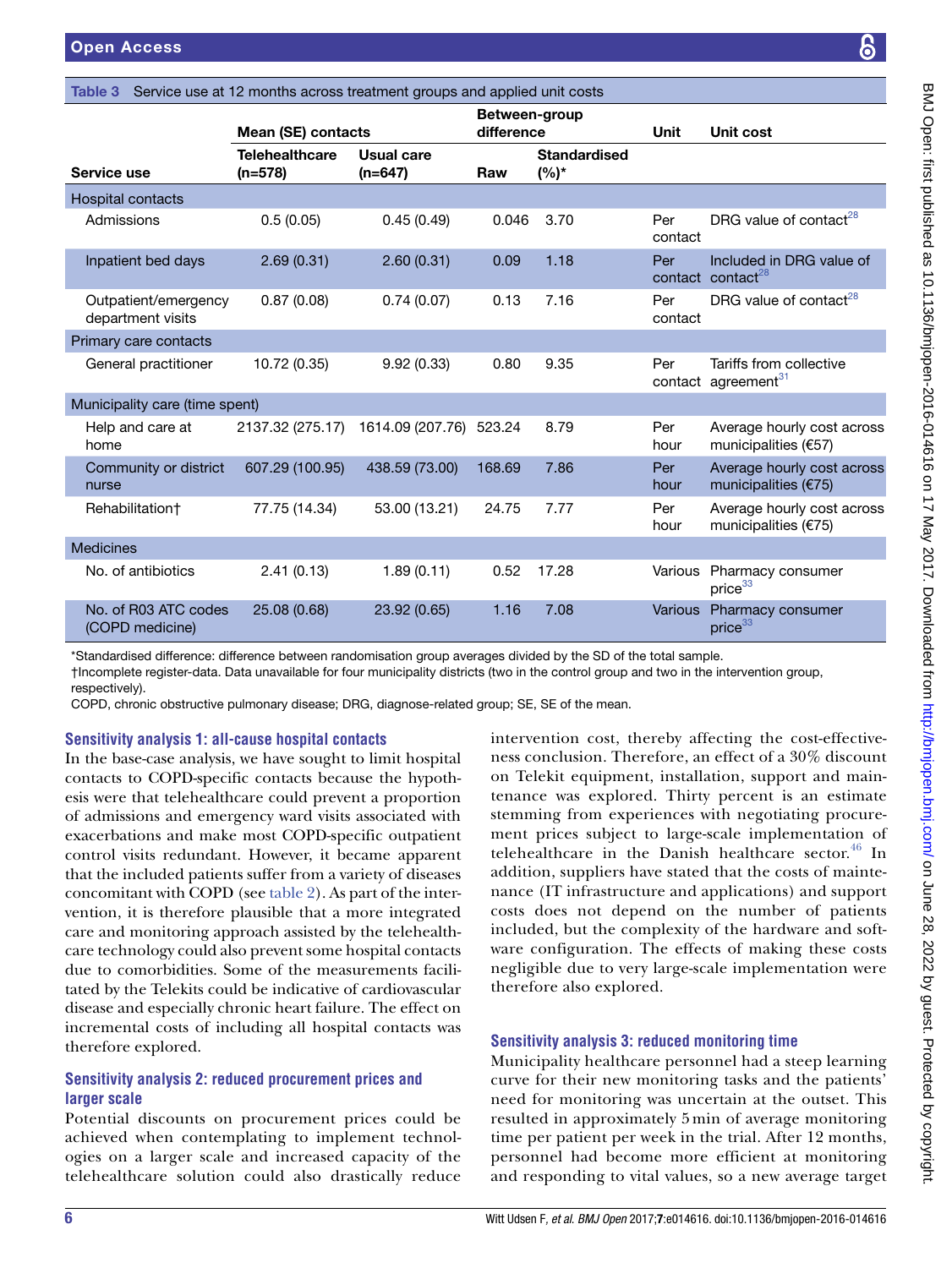<span id="page-6-0"></span>

| Average costs per patient across treatment groups at 12 months follow-up $(\epsilon)$<br>Table 4 |                        |                    |           |                          |
|--------------------------------------------------------------------------------------------------|------------------------|--------------------|-----------|--------------------------|
|                                                                                                  | Mean (SE) costs        |                    |           | Between-group difference |
| Service use                                                                                      | Telehealthcare (n=578) | Usual care (n=647) | Raw $(E)$ | Standardised (%)*        |
| Hospital contacts                                                                                |                        |                    |           |                          |
| Admissions                                                                                       | 2756.1 (463.8)         | 2753.1 (458.9)     | 3.0       | 0.02                     |
| Outpatient/emergency department visits                                                           | 343.4 (24.8)           | 278.3 (21.5)       | 65.1      | 11.37                    |
| Primary care contacts                                                                            | 602.9 (17.8)           | 629.4 (20.3)       | $-26.5$   | $-5.55$                  |
| Municipality care contacts                                                                       |                        |                    |           |                          |
| Help and care at home                                                                            | 1936.7 (249.3)         | 1462.6 (188.2)     | 474.1     | 8.79                     |
| Community or district nurse                                                                      | 733.4 (121.9)          | 529.7 (88.1)       | 203.7     | 7.86                     |
| Rehabilitation†                                                                                  | 93.4 (11.01)           | 61.0 (10.57)       | 32.4      | 8.56                     |
| Medicine                                                                                         | 1610.1 (45.2)          | 1525.7 (37.7)      | 84.4      | 8.26                     |
| Service costs (excluding intervention costs)                                                     | 8076.0 (417.6)         | 7239.8 (411.5)     | 836.2     | 5.76                     |
| Project management                                                                               | 7.4                    | 0                  | 7.4       | ٠                        |
| Computer hardware and peripherals                                                                | 200.5                  | 0                  | 200.5     | -                        |
| Installation                                                                                     | 38.6                   | 0                  | 38.6      | -                        |
| Maintenance and support                                                                          | 94.6                   | 0                  | 94.6      |                          |
| Training healthcare professionals                                                                | 12.4                   | 0                  | 12.4      | -                        |
| Patient-specific training                                                                        | 20.6                   | 0                  | 20.6      |                          |
| Monitoring vital signs                                                                           | 330.0 (12.76)          | 0                  | 330.0     | 123.43                   |
| Total costs (including intervention costs)                                                       | 8780.2 (417.2)         | 7239.8 (411.5)     | 1540.4    | 10.61                    |

\*Standardised difference: difference between randomisation group averages divided by the SD of the total sample.

†Imputed data.

SE, Standard error of the mean.

of 2 min/week/patient (ie, 110 min annually) have been discussed by the North Denmark Region and the municipality districts<sup> $47$ </sup> and the effects of this target on cost-effectiveness is investigated.

Finally, a most optimistic scenario exploring the combined effect of sensitivity analyses 1, 2 and 3 was investigated. The effect on total costs and/or QALYs was explored using the same models and covariates as the base-case analysis.

#### **RESULTS**

Baseline characteristics of all the included patients are presented in [table](#page-4-0) 2. Baseline characteristics are fairly balanced across treatment groups. The  $FVC(\%)$  is lower in the telehealthcare group and there is an overall tendency for patients in the telehealthcare group to have slightly worse health (lower average lung function, lower average health-related quality of life, higher average proportion of comorbidities (except musculoskeletal disorders)). The number of smokers is higher in the intervention arm and baseline costs were also higher in the telehealthcare group.

The unadjusted healthcare service use over the trial period with unit costs sources is summarised in [table](#page-5-0) 3. Average values for healthcare service use were not imputed (ie, values are based on non-missing cases unadjusted for patient case mix). [Table](#page-5-0) 3 reveals that resource use is consistently higher in the telehealthcare group.

The unadjusted within-trial costs are summarised in [table](#page-6-0) 4. The annual per patient healthcare service costs (excluding intervention costs) were higher in the telehealthcare group (by  $\in$ 836) driven primarily by higher costs in the municipality districts on practical help and home care as well as costs to community or district nurses. [table](#page-6-0) 4 also reveals that COPD-specific hospital admissions costs are roughly the same in the telehealthcare and usual care group. Excluding intervention costs, the three largest healthcare service cost drivers in telehealthcare were COPD-specific hospital admissions (34%), costs associated with practical help and care in municipality districts  $(24%)$  and medicine  $(20%)$ . By adding intervention costs (also elaborated in [table](#page-6-0) 4), the raw mean difference in annual per patient total costs between telehealthcare and usual care was  $\text{£}1540$ .

[Table](#page-7-0) 5 presents the results of the incremental analyses. The base-case unadjusted average difference in QALYs was 0.0062 (not statistically significant) and the unadjusted difference in total costs was €1219 per patient. The base-case adjusted average difference in QALYs was 0.0132 (not statistically significant) with an adjusted average difference in annual total costs of €728 per patient. Based on these estimates, the ICER is  $\epsilon$ 55327 per QALY. This telehealthcare solution is therefore only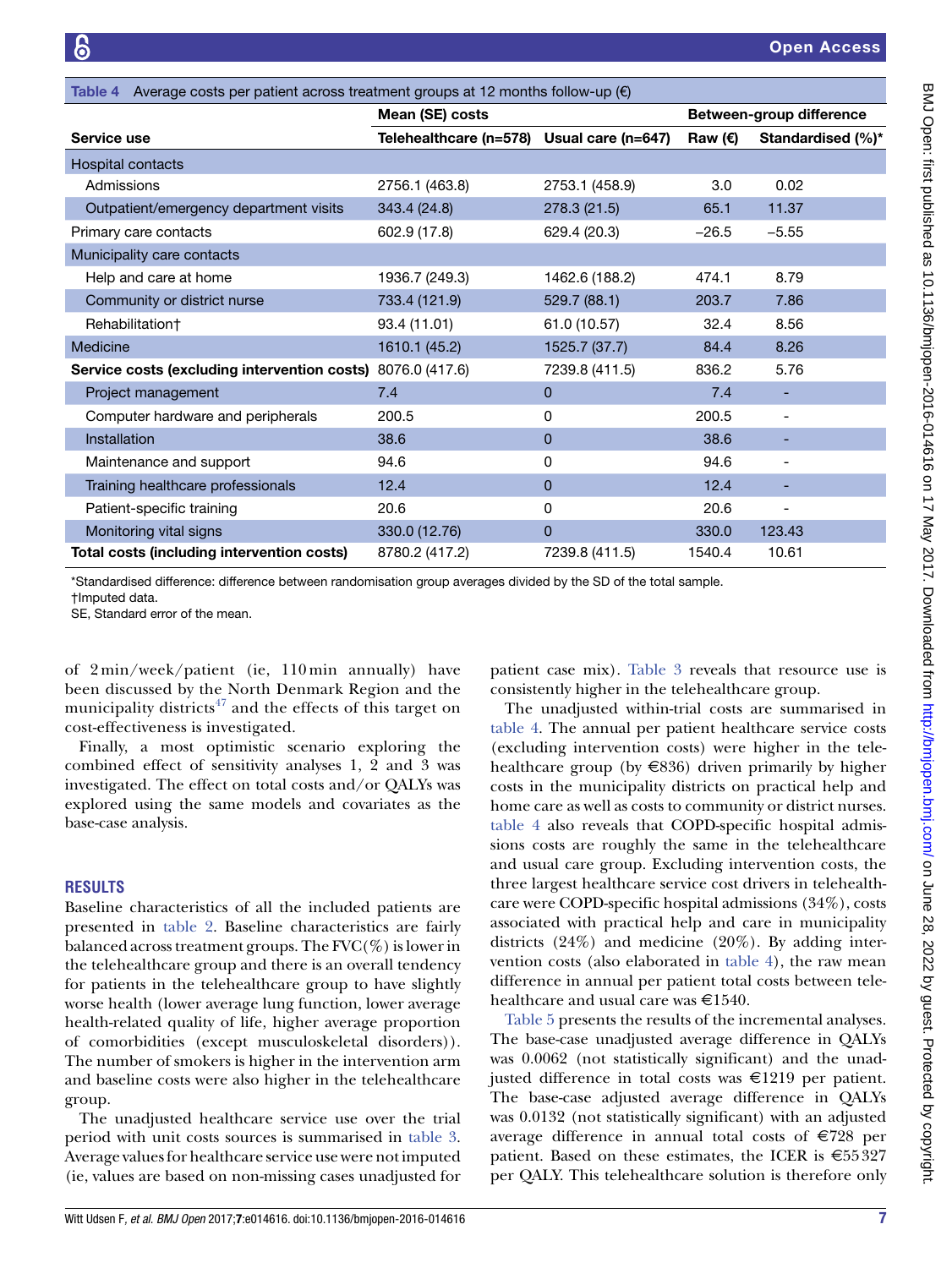| n=1225 (telehealthcare: n=578; usual care n=647)                       | or ICER                    | <b>Intraclass coefficient</b> |
|------------------------------------------------------------------------|----------------------------|-------------------------------|
| <b>Base-case analysis</b>                                              |                            |                               |
| QALY (unadjusted mean difference)*                                     | $0.0062$ (-0.0307; 0.0431) | 0.007                         |
| Costs (unadjusted mean difference)*                                    | 1219 (-937; 3376)          | 0.014                         |
| QALY (adjusted mean difference)+                                       | $0.0132 (-0.0083; 0.0346)$ | 0.000                         |
| Costs $(\epsilon)$ (adjusted mean difference) $\ddagger$               | 728 (-754; 2211)           | 0.014                         |
| ICER (adjusted, $\epsilon$ per QALY)                                   | 55 327                     |                               |
| Sensitivity analysis 1: all-cause hospital contacts                    |                            |                               |
| Costs $(\epsilon)$ (adjusted mean difference) $\ddagger$               | 583 (-1397; 2563)          | 0.005                         |
| ICER (adjusted, € per QALY)                                            | 44 301                     |                               |
| Sensitivity analysis 2: reduced procurement prices and<br>larger scale |                            |                               |
| Costs $(\epsilon)$ (adjusted mean difference) $\ddagger$               | 618 (-865; 2100)           | 0.014                         |
| ICER (adjusted, $\epsilon$ per QALY)                                   | 46 931                     |                               |
| Sensitivity analysis 3: reduced monitoring time                        |                            |                               |
| Costs $(\epsilon)$ (adjusted mean difference) $\ddagger$               | 525 (-969; 2018)           | 0.012                         |
| ICER (adjusted, € per QALY)                                            | 39 854                     |                               |
| Sensitivity analysis 1+2+3: most optimistic scenario                   |                            |                               |
| Costs $(\epsilon)$ (adjusted mean difference) $\ddagger$               | 277 (-1700; 2255)          | 0.014                         |
| ICER (adjusted, $\epsilon$ per QALY)                                   | 21 068                     |                               |

Between-group difference (95%CI)

†Linear mixed model adjusted for treatment arm, baseline EQ5D score, age, gender, baseline FEV1%, marital status, presence of diabetes, presence of cancer and clustering.

‡Linear mixed model adjusted for treatment arm, baseline EQ5D score, baseline costs, age, baseline FEV1%, presence of musculoskeletal and clustering.

QALY, quality-adjusted life-year; ICER, incremental cost-effectiveness ratio.

<span id="page-7-0"></span>Table 5 Incremental costs  $(\epsilon)$  and incremental QALYs at 12 months follow-up

cost-effective, if the willingness-to-pay threshold exceeds the ICER estimate. [Figure](#page-8-0) 1 presents the cost-effectiveness acceptability curve (CEAC) and it can be seen that decision-makers should be willing to pay more than €55000 to achieve a probability of cost-effectiveness >50%.

# **Sensitivity analyses**

Results from sensitivity analyses are also presented in [table](#page-7-0) 5 and CEACs for all scenarios are presented in [figure](#page-8-1) 2. In sensitivity analysis 1, all-cause hospital contacts were included in the analysis. Incremental total costs remain higher in the telehealthcare groups  $(\text{\textsterling}583)$  with an ICER of  $\epsilon$ 44301 per QALY. From [figure](#page-8-1) 2, it can be seen that the willingness-to-pay threshold falls to  $\epsilon$ 45000 per QALY to achieve a probability of cost-effectiveness  $>50\%$ .

By reducing procurement prices and operating on a larger scale (sensitivity analysis 2), **i**ncremental total costs falls to  $\epsilon$ 618 (ICER= $\epsilon$ 46931 per QALY). The willingness-to-pay threshold is  $\epsilon$ 49000 per QALY, if a probability of cost-effectiveness >50% should be achieved.

Sensitivity analysis 3 (reducing average per patient monitoring time from 5 to 2min) would reduce incremental total costs to  $\epsilon$ 525 and the ICER to  $\epsilon$ 39 854. The

willingness-to-pay threshold falls to €40000 per QALY, if a probability of cost-effectiveness >50% should be achieved.

In the most optimistic scenario combining the results from all sensitivity analyses  $(1+2+3)$ , the adjusted incremental costs of telehealthcare were  $\epsilon$ 277 giving rise to an ICER of  $\epsilon$ 21068 per QALY and a willingness-to-pay threshold of  $\epsilon$ 21000 per QALY to achieve a probability of cost-effectiveness >50%.

# **DISCUSSION**

The adjusted mean difference in QALYs was 0.0132 (−0.0083; 0.0346) and the adjusted mean difference in costs were €728 (−754; 2211) leading to an ICER of €55327 per QALY. This ICER is higher than any explicit threshold values employed by countries today, for example, those recommended in the UK $^{48}$  The cost-effectiveness conclusion is robust to changes in the definition of hospital contacts and reduced intervention costs. Only in the most optimistic scenario combining the effects of all sensitivity analyses, does the ICER fall below the UK thresholds. The telehealthcare solution is therefore unlikely to be cost-effective for all included patients with COPD.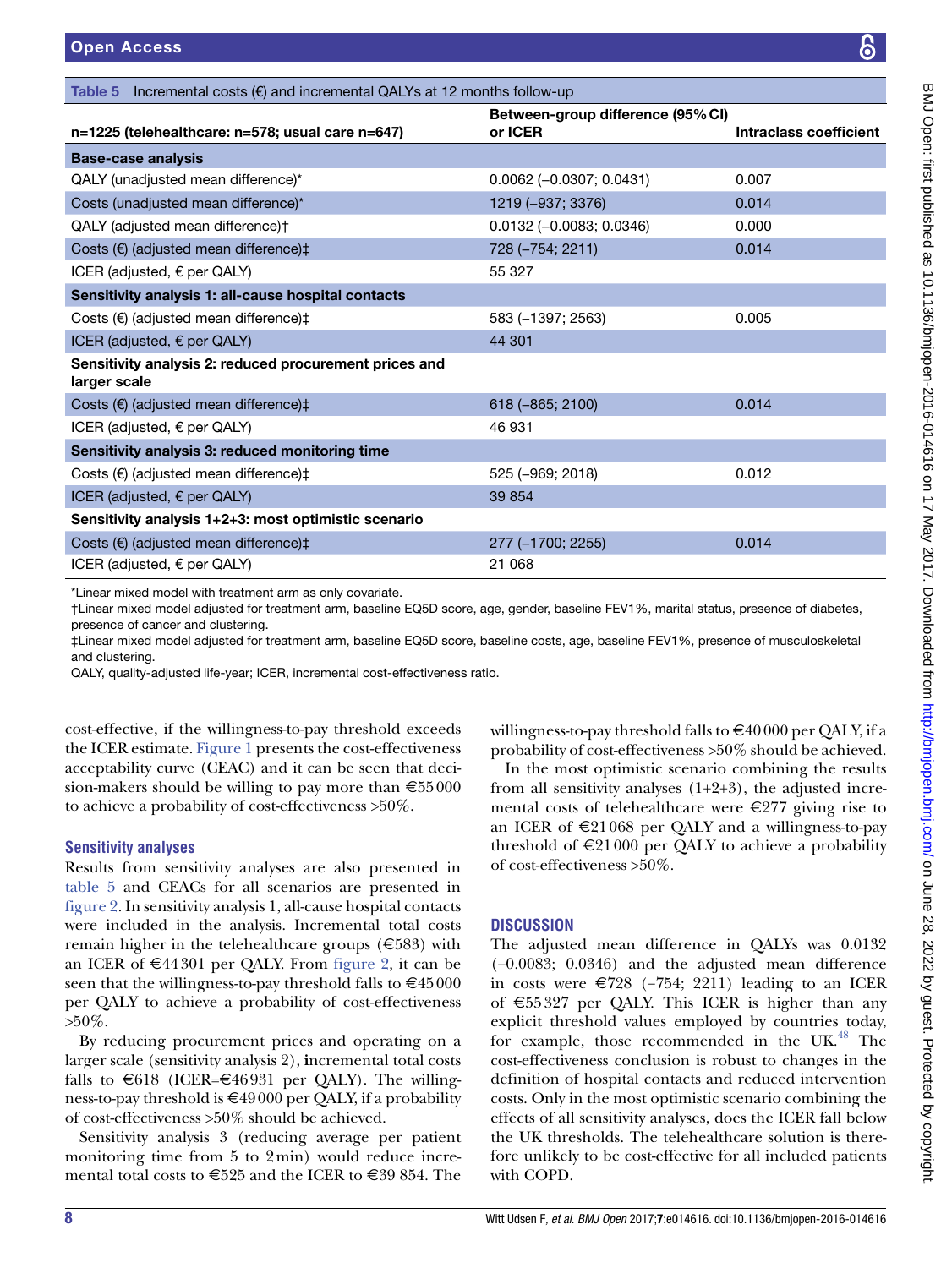

<span id="page-8-0"></span>Figure 1 Cost-effectiveness acceptability curve in the base-case analysis. QALY, quality-adjusted life-year.

### **Strengths and limitations**

This study is the largest trial-based cost-utility study of telehealthcare to patients with COPD in Denmark so far. A relatively broad range of cost categories from contacts with healthcare and social services are included and these contacts are all based on register data routinely registered in Denmark. A healthcare and social sector perspective was chosen that excludes transportation costs, time spent by patients and relatives and productivity loss to society. But travel distances in Denmark are relatively short compared with other larger countries (the longest distance to a university hospital is 160km) and only 11% of the patients enrolled in the trial stated that they are employed (5% are full-time; 6% part-time).

Data on each monitoring contact was available for 21 of the 26 municipality districts included (the remaining



<span id="page-8-1"></span>Figure 2 Cost-effectiveness acceptability curves for sensitivity analyses. QALY, quality-adjusted life-year.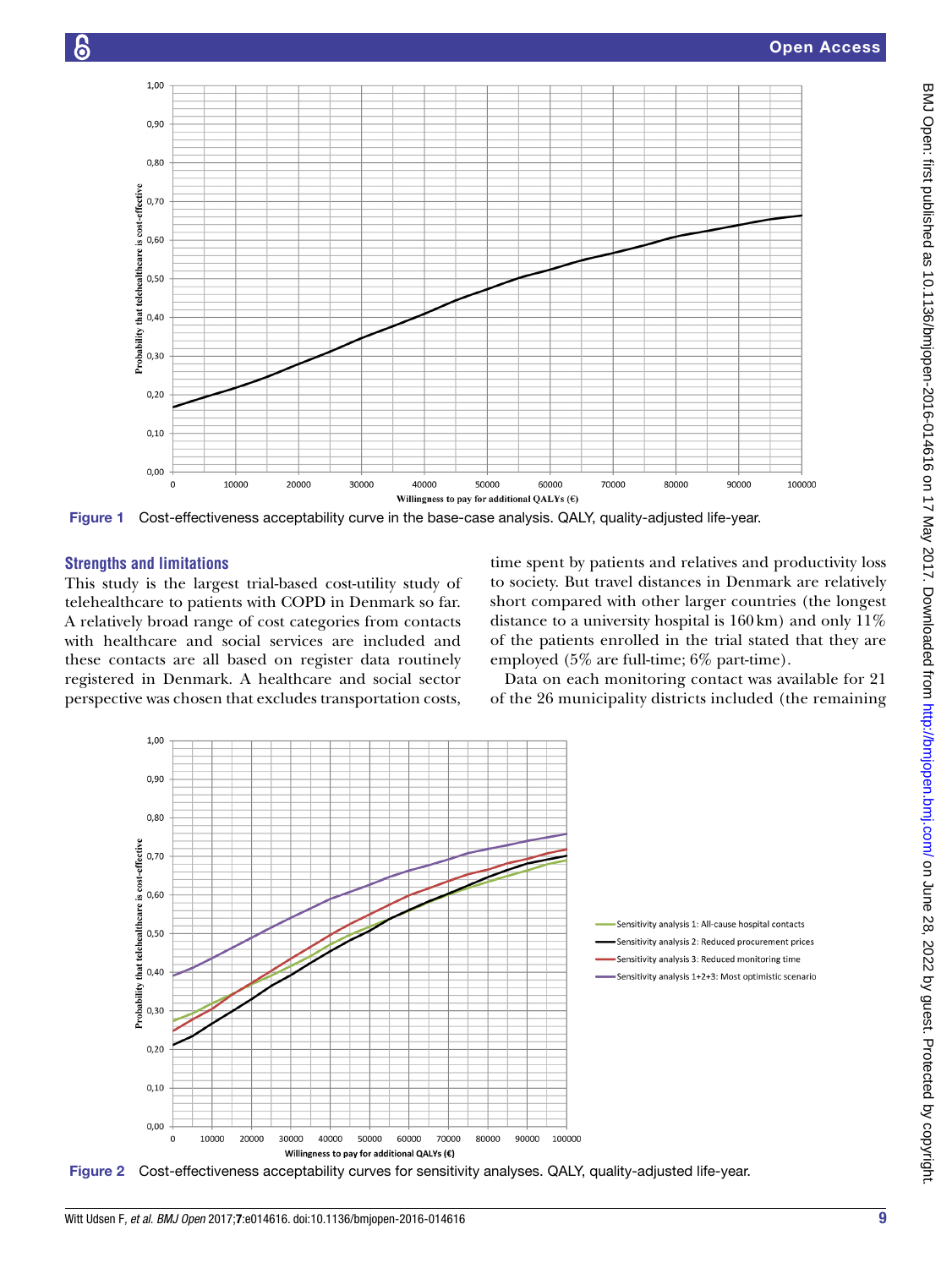5 districts has reported aggregated time spent monitoring each participant during the trial period). The median number of monitoring encounters within these 21 districts was 53 out of 64 planned contacts.<sup>[26](#page-11-11)</sup> Although monitoring does not represent all facets of adherence and we do not have complete data for each individual encounter, it does suggest that participants in general were willing to engage with the TeleCare North initiative.

A limitation of the study is that single-level multiple imputation with clustering as a fixed effect was performed. Gomes *et al* has found that an imputation approach that accounts for clustering as a random effect performs better than single-level imputation.<sup>49</sup> More specifically, Andridge have in a simulation study found that including clustering as a fixed effect in the imputation model could overestimate the uncertainty of the estimates, especially if the number of clusters are small and the ICC is low as in this case. $50$  However, a barrier to the adoption of multilevel multiple imputation is that these techniques are not part of conventional statistical software. Furthermore, separate modelling of costs and effects were performed in the analyses of incremental QALYs and costs, which could be less statistically efficient than joint modelling,<sup>[51](#page-11-35)</sup> although a multiway sensitivity analysis in a simulated cost-effectiveness study of bivariate multilevel models set to small correlations between costs and outcomes also perform reasonably well under the circumstances of this trial (eg, a small number of clusters and unequal cluster  $sizes$ ).

Smoking status is an important risk factor for COPD<sup>[53](#page-11-37)</sup> and the proportion of non-smokers was lower in the intervention arm, which was not accounted for in the randomisation (eg, through minimisation). However, the difference in smoking status between intervention and control group is not statistically significant (Fisher's exact test, p=0.103) and including smoking status as an additional covariate in the QALY and cost models have little impact on treatment effects (ie, incremental QALYs is reduced from 0.01316 to 0.01288 with smoking status included and incremental costs is changed from €728 to  $\in 705$ ).

The way telehealthcare was implemented may have affected cost-effectiveness. The involved organisations and healthcare professionals underwent a steep learning curve after implementation of the telehealthcare solution, where they had to find new ways of working together and adapt to new work procedures. Monitoring is one example and personnel became more efficient at the end of the trial, when the needs and reactions of patients as well as work tasks were more familiar to municipality healthcare personnel. Other implementation effects such as how care-coordination across municipality districts, hospitals and general practitioners actually occurred or the engagement of health professionals and involved organisations could also have affected cost-effectiveness, but is hard to quantify post hoc.

## **Comparison with other studies**

To our knowledge, three other studies have recently published cost-effectiveness results for telehealthcare involving patients with COPD and they all demonstrated a low probability of cost-effectiveness by the standards of their countries.<sup>54-56</sup> A British study (Whole System Demonstrator) concludes that telehealth as a supplement to usual care is not likely to be cost-effective for patients with COPD, diabetes and chronic heart failure primarily due to a 'similar' QALY-gain and high intervention costs, <sup>54</sup> although this does not exclude that the COPD subgroup is cost-effective. The Telescot initiative for patients with COPD concludes that their telehealth initiative was associated with a non-significant QALY-gain and higher costs[.55](#page-11-39) A study based in Northern Ireland also concludes that telehealthcare is not cost-effective.<sup>56</sup> Our findings are similar (non-significant QALY-gain and higher costs), but contrary to the UK experiences, it is not the intervention costs alone that have a considerable effect on the cost-effectiveness of telehealthcare, but rather differences in community care costs and the failure to save costs on COPD-related hospital contacts.

## **Implications for clinicians and decision-makers**

When interpreting small differences in effectiveness, it is important to be aware that results can be highly sensitive to between-group differences in death. Even though, it is standard practise to assign an EQ5D summary score of 0 to deceased patients $40$  in order to calculate incremental QALYs, this practise could potentially have a drastic effect on estimated cost-effectiveness. However, in this case the estimated between-arm QALY difference from the imputed dataset and an analysis where this EQ5D scoring is not done, is similar (QALY difference reduced from 0.01316 to 0.01004).

With regard to cost differences, it was suspected that baseline differences in costs could occur that would not necessarily be explained by differences in health or sociodemographic characteristics, for example, due to variations in visitation practise across municipality districts. The results demonstrate a big difference between adjusted and unadjusted costs and this raises the issue of the relevance of adjusting for baseline cost, if it makes such a large difference in a randomised study design. If baseline cost is removed as a covariate in the analysis of adjusted total costs, incremental costs rise from €728 to €1334. Recent guidance for trial-based cost-effectiveness evaluation suggest that baseline resource use should be collected and that the analysis of both costs and effects *could* include baseline measures of costs, $41$  which is also recommended by van Asselt *et al*. [57](#page-12-0) However, guidance is not as explicit as including baseline utility in the analysis of QALYs.<sup>58</sup> In our opinion, the baseline difference in cost reported in this study underlines the importance of requesting information on institutional context, such as variations in existing resource patterns, when interpreting cost-effectiveness research.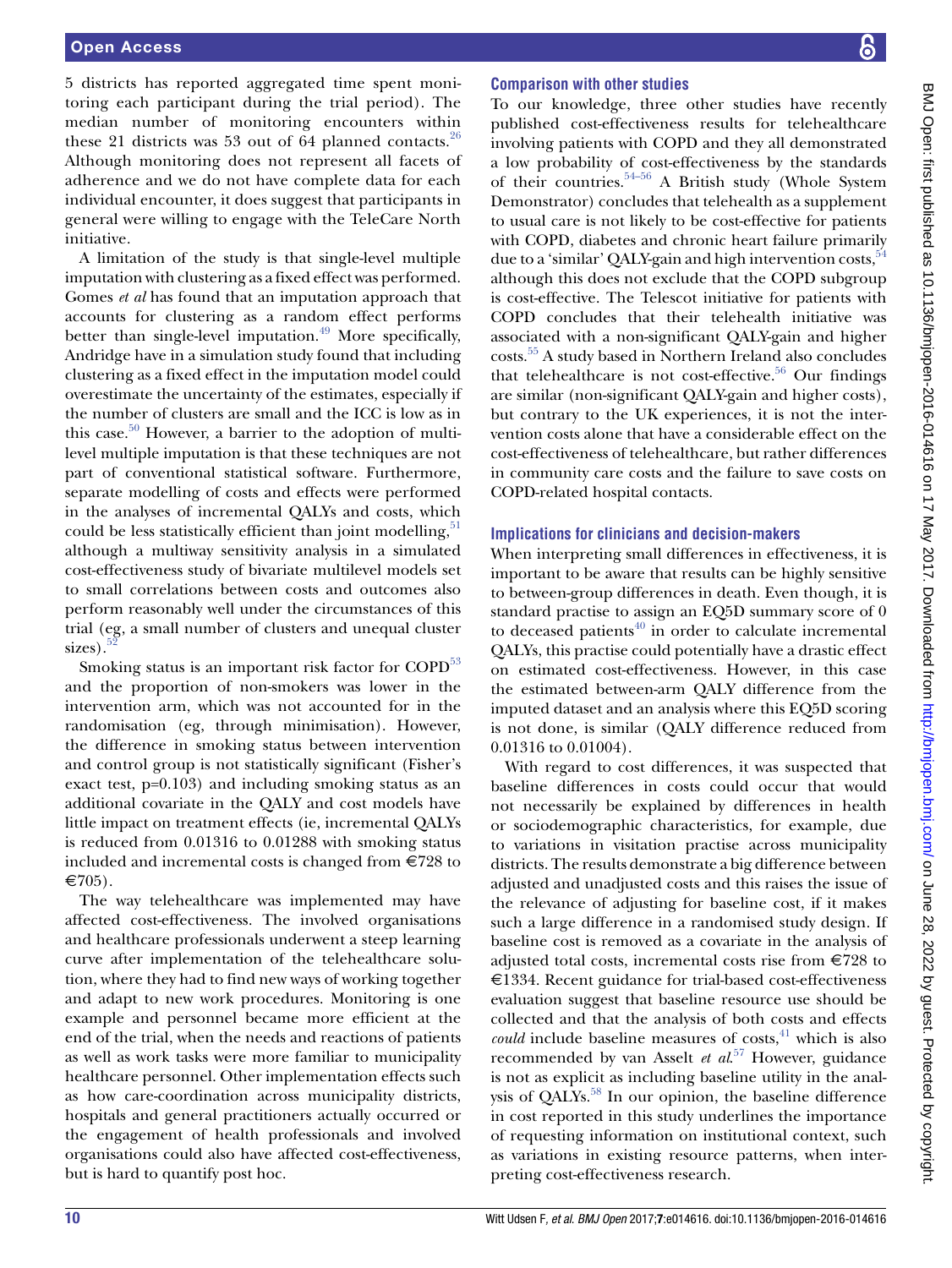Danish decision-makers has determined that if the telehealthcare solution in this trial proves cost-effective, it can serve as a national Danish standard for a technological platform as well as an implementation model for telehealthcare to this patient group.<sup>59</sup> However, the results suggest that the target COPD population in this study may have proven to be too broad. An implication could be that decision-makers should await further research, at least into sources of heterogeneity or explanations of the results from this trial, for example, there was a 10% difference in service cost before inclusion of intervention-related costs and plausible explanations could be that patients randomised to telehealthcare became more aware of their disease and hence used more resources or it could be that especially municipalities discovered patients with an unmet need for home care when telehealthcare was introduced. Future research planned within this trial would seek to tap into explanations for this difference. It is unknown whether the telehealthcare solution has released its full potential for cost-effectiveness. It is therefore important for healthcare professionals and decision-makers to spend time learning from the experiences gained within the trial in order to investigate if any best practises could be implemented that would increase effectiveness and/or reduce cost without compromising safety and effectiveness.

#### **Future studies**

This study indicates that telehealthcare could potentially assist in hindering some COPD-related hospital contacts and hospital contacts associated with other diseases (incremental costs were reduced by applying all-cause hospital contacts). It could be a coincidence but also due to closer collaboration between healthcare delivery organisations or more frequent monitoring of physical measurements that may also be indicative of other diseases. Future studies should therefore investigate the link between telehealthcare, patients with COPD with well-defined comorbidities and hospital contacts.

Average cost-effectiveness estimates applied in this and other studies could in general hide important sources of heterogeneity. Not much is known on prognostic criteria (eg, sociodemographic, geographic, lifestyle or health characteristics of the patients) for cost-effectiveness of telehealthcare to chronically ill patients, so further heterogeneity studies should be conducted and are also planned within this trial.

Telehealthcare is a complex intervention involving a broad class of technologies and organisational infrastructures, actions of healthcare professionals and patients. Experimental evaluation research has been criticised for being atheoretical in nature in trying to understand why and under what circumstances complex interventions are (un)likely to lead to desired outcomes.<sup>60</sup> In this study, mechanisms leading to higher health-related quality of life and cost in the telehealthcare group has largely been treated as a black-box, where patient education, monitoring, emotional support, assisted planning,

etc could all have an effect.<sup>[13](#page-11-6)</sup> We would recommend that future cost-effectiveness studies are more informed by a programme theory, such as the TECH model $^{61}$  $^{61}$  $^{61}$  that was used in the Healthlines cost-effectiveness studies. $6263$ These studies explicitly sought to describe implementation context or account for the causation of the most important telehealthcare activities that were most likely to activate mechanisms that could lead to 'efficient' design and deployment of telehealthcare. However, context and mechanisms that specifically gave rise to between-arm differences in EQ5D in the Healthlines studies are difficult to identify, reflecting that programme theories are often focused on explaining trial-related aspects or outcomes (eg, smoking cessation or weight loss). In the future, context and mechanisms leading to between-arm differences in EQ5D and costs should receive more attention in programme theory development.

Acknowledgements The authors would like to thank the participants for their time and effort in conducting physical measurements and completing study questionnaires. Also thanks to the North Denmark Region, the 26 municipality districts and around 344 general practitioners in the region for facilitating the implementation of the trial.

Contributors OH is the principal investigator for the TeleCare North trial and LHE is lead investigator for the economic evaluation in the trial; LHE and OH planned the overall trial design and are guarantors of the statistical quality for the trial as a whole. FWU and PHL contributed to the detailed planning of the data collection of trial questionnaires. FWU planned and collected register data. FWU planned and conducted all analyses under the supervision of LHE and OH. FWU reported the analyses. All authors met regularly during and after the trial period and contributed as a whole to interpreting and the presentation of the data. All authors reviewed and approved the manuscript. All authors had full access to all of the data in the study and can take responsibility for the integrity of the data and the accuracy of the data analysis.

Competing interests None declared.

Ethics approval The Regional Ethical Committee for Medical Research in the North Denmark Region and the Danish Data Protection Agency.

Provenance and peer review Not commissioned; externally peer reviewed.

Data sharing statement No additional data available.

Open Access This is an Open Access article distributed in accordance with the Creative Commons Attribution Non Commercial (CC BY-NC 4.0) license, which permits others to distribute, remix, adapt, build upon this work non-commercially, and license their derivative works on different terms, provided the original work is properly cited and the use is non-commercial. See: [http://creativecommons.org/](http://creativecommons.org/licenses/by-nc/4.0/) [licenses/by-nc/4.0/](http://creativecommons.org/licenses/by-nc/4.0/)

© Article author(s) (or their employer(s) unless otherwise stated in the text of the article) 2017. All rights reserved. No commercial use is permitted unless otherwise expressly granted.

#### **REFERENCES**

- <span id="page-10-0"></span>1. Roisen RR, Vestbo J. Global initiative for chronic obstructive lung disease – Global strategy for the diagnosis, management, and prevention of chronic obstructive pulmonary disease [Internet, 2013. Available from. [http://www.goldcopd.org/uploads/users/files/GOLD\\_](http://www.goldcopd.org/uploads/users/files/GOLD_Report_2013_Feb20.pdf) [Report\\_2013\\_Feb20.pdf](http://www.goldcopd.org/uploads/users/files/GOLD_Report_2013_Feb20.pdf)
- <span id="page-10-1"></span>2. McCance K, Huether S, Brashers V, *et al*; *The biologic basis for disease in adults and children*. 6th edition. Maryland Heights:Mosby Elsevier, 2010.
- <span id="page-10-2"></span>3. Bailey PH. The dyspnea-anxiety-dyspnea cycle--COPD patients' stories of breathlessness: "It's scary /when you can't breathe". *[Qual](http://dx.doi.org/10.1177/1049732304265973)  [Health Res](http://dx.doi.org/10.1177/1049732304265973)* 2004;14:760–78.
- <span id="page-10-3"></span>4. Vos T, Barber RM, Bell B, *et al*. Global, regional, and national incidence, prevalence, and years lived with disability for 301 acute and chronic diseases and injuries in 188 countries, 1990-2013: a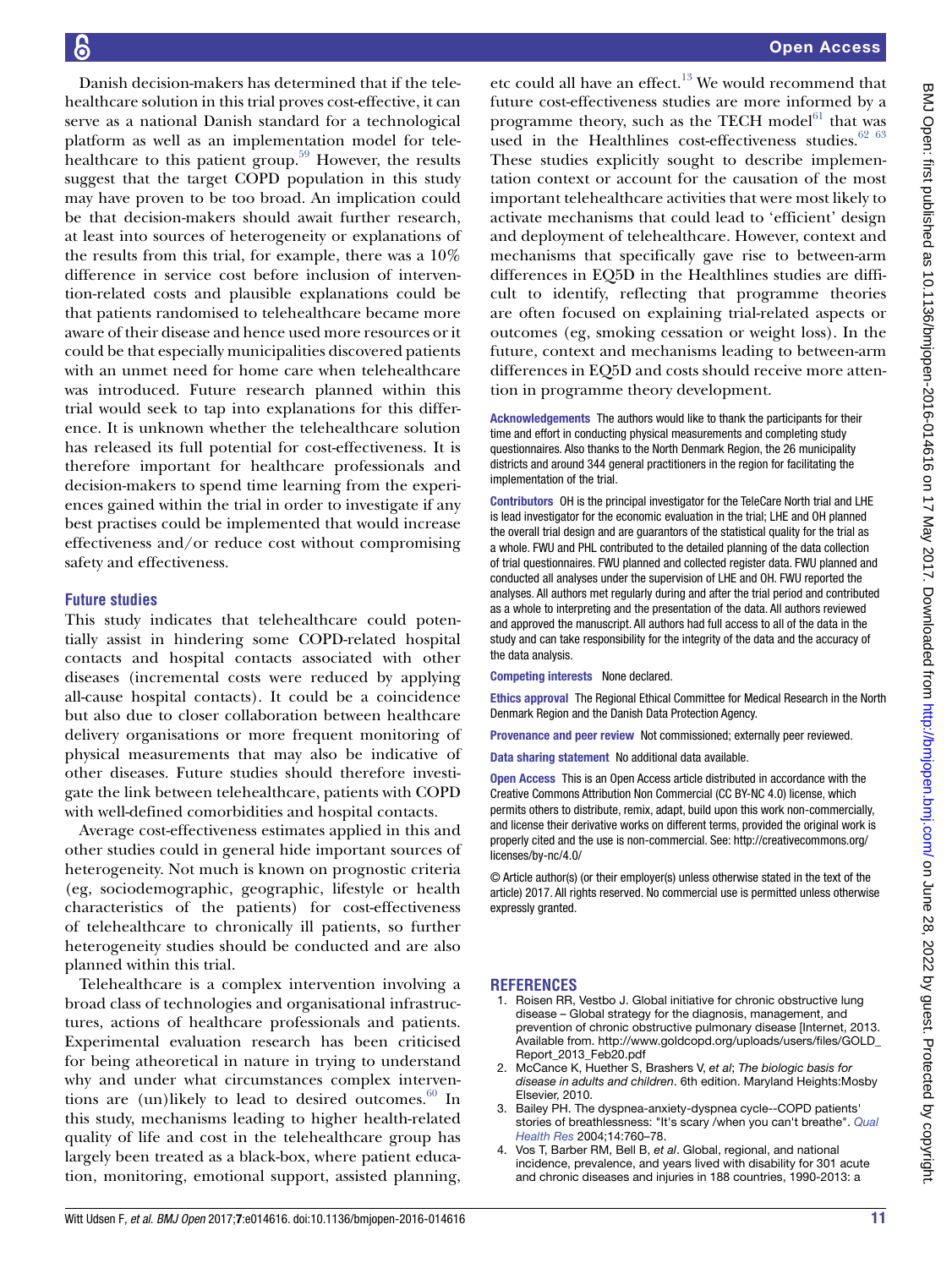## Open Access

systematic analysis for the global burden of disease study 2013. *[Lancet](http://dx.doi.org/10.1016/S0140-6736(15)60692-4)* 2015;386:743–800.

- <span id="page-11-0"></span>5. Adeloye D, Chua S, Lee C, *et al*. Global and regional estimates of COPD prevalence: Systematic review and meta–analysis. *[J Glob](http://dx.doi.org/10.7189/jogh.05.020415)  [Health](http://dx.doi.org/10.7189/jogh.05.020415)* 2015;5:20415.
- <span id="page-11-1"></span>6. Burney PG, Patel J, Newson R, *et al*. Global and regional trends in COPD mortality, 1990-2010. *[Eur Respir J](http://dx.doi.org/10.1183/09031936.00142414)* 2015;45:1239–47.
- <span id="page-11-2"></span>7. Divo M, Cote C, de Torres JP, *et al*. Comorbidities and risk of mortality in patients with chronic obstructive pulmonary disease. *[Am](http://dx.doi.org/10.1164/rccm.201201-0034OC)  [J Respir Crit Care Med](http://dx.doi.org/10.1164/rccm.201201-0034OC)* 2012;186:155–61.
- 8. Barnes PJ, Celli BR. Systemic manifestations and comorbidities of COPD. *[Eur Respir J](http://dx.doi.org/10.1183/09031936.00128008)* 2009;33:1165–85.
- <span id="page-11-3"></span>9. Bentsen SB, Rokne B, Wahl AK. Comparison of health-related quality of life between patients with chronic obstructive pulmonary disease and the general population. *[Scand J Caring Sci](http://dx.doi.org/10.1111/scs.12002)* 2013;27:905–12.
- 10. DiBonaventura M, Paulose-Ram R, Su J, *et al*. The impact of COPD on quality of life, productivity loss, and resource use among the Elderly United States workforce. *[COPD](http://dx.doi.org/10.3109/15412555.2011.634863)* 2012;9:46–57.
- <span id="page-11-4"></span>11. Foster TS, Miller JD, Marton JP, *et al*. Assessment of the economic burden of COPD in the U.S.: a review and synthesis of the literature. *[COPD](http://dx.doi.org/10.1080/15412550601009396)* 2006;3:211–8.
- <span id="page-11-5"></span>12. Flachs EM, Eriksen L, Koch MBThe disease burden in Denmark. 2015.
- <span id="page-11-6"></span>13. McLean S, Nurmatov U, Liu JL, *et al*. Telehealthcare for chronic obstructive pulmonary disease. *Cochrane Database Syst Rev* 2011;7:1–52.
- <span id="page-11-7"></span>14. Miller EA. Solving the disjuncture between research and practice: telehealth trends in the 21st century. *[Health Policy](http://dx.doi.org/10.1016/j.healthpol.2006.09.011)* 2007;82:133–41.
- <span id="page-11-8"></span>15. Haesum LK, Soerensen N, Dinesen B, *et al*. Cost-utility analysis of a telerehabilitation program: a case study of COPD patients. *[Telemed J E Health](http://dx.doi.org/10.1089/tmj.2011.0250)* 2012;18:688–92 [http://www.scopus.com/](http://www.scopus.com/inward/record.url?eid=2-s2.0-84869057985&partnerID=40&md5=87200bfb992018c29819b0f75c0d60cf) [inward/record.url?eid=2-s2.0-84869057985&partnerID=40&md5=](http://www.scopus.com/inward/record.url?eid=2-s2.0-84869057985&partnerID=40&md5=87200bfb992018c29819b0f75c0d60cf) [87200bfb992018c29819b0f75c0d60cf](http://www.scopus.com/inward/record.url?eid=2-s2.0-84869057985&partnerID=40&md5=87200bfb992018c29819b0f75c0d60cf)
- 16. Johnston B, Wheeler L, Deuser J, *et al*. Outcomes of the Kaiser Permanente Tele-Home Health Research Project. *[Arch Fam Med](http://dx.doi.org/10.1001/archfami.9.1.40)* 2000;9:40–5.
- 17. Koff PB, Jones RH, Cashman JM, *et al*. Proactive integrated care improves quality of life in patients with COPD. *[Eur Respir J](http://dx.doi.org/10.1183/09031936.00063108)* 2009;33:1031–8.
- 18. Pare G, Poba-Nzaou P, Sicotte C, *et al*. Comparing the costs of home telemonitoring and usual care of chronic obstructive pulmonary disease patients: a randomized controlled trial. Eur Res Telemed [Internet]. 2013235–47 [http://www.embase.com/search/](http://www.embase.com/search/results?subaction=viewrecord&from=export&id=L52635611) [results?subaction=viewrecord&from=export&id=L52635611](http://www.embase.com/search/results?subaction=viewrecord&from=export&id=L52635611)
- 19. Vitacca M, Bianchi L, Guerra A, *et al*. Tele-assistance in chronic respiratory failure patients: a randomised clinical trial. *[Eur Respir J](http://dx.doi.org/10.1183/09031936.00005608)* 2009;33:411–8.
- <span id="page-11-9"></span>20. Goldstein RS, O'Hoski S. Telemedicine in COPD: time to pause. *[Chest](http://dx.doi.org/10.1378/chest.13-1656)* 2014;145:945–9.
- 21. Jaana M, Paré G, Sicotte C, *et al*. Home telemonitoring for respiratory conditions: a systematic review. *Am J Manag Care* 2009;15:313–20 [http://www.embase.com/search/results?subaction=](http://www.embase.com/search/results?subaction=viewrecord&from=export&id=L354710451) [viewrecord&from=export&id=L354710451](http://www.embase.com/search/results?subaction=viewrecord&from=export&id=L354710451)
- 22. Mistry H. Systematic review of studies of the cost-effectiveness of telemedicine and telecare. Changes in the economic evidence over twenty years. *[J Telemed Telecare](http://dx.doi.org/10.1258/jtt.2011.110505)* 2012;18:1–6.
- 23. Polisena J, Coyle D, Coyle K, *et al*. Home telehealth for chronic disease management: a systematic review and an analysis of economic evaluations. *[Int J Technol Assess Health Care](http://dx.doi.org/10.1017/S0266462309990201)* 2009;25:339–49.
- 24. Polisena J, Tran K, Cimon K, *et al*. Home telehealth for chronic obstructive pulmonary disease: a systematic review and metaanalysis. *[J Telemed Telecare](http://dx.doi.org/10.1258/jtt.2009.090812)* 2010;16:120–7.
- <span id="page-11-10"></span>25. Udsen FW, Hejlesen O, Ehlers LH. A systematic review of the cost and cost-effectiveness of telehealth for patients suffering from chronic obstructive pulmonary disease. *[J Telemed Telecare](http://dx.doi.org/10.1177/1357633X14533896)* 2014;20:212–20.
- <span id="page-11-11"></span>26. Udsen F, Lilholt P, Hejlesen O, *et al*. Effectiveness and costeffectiveness of telehealthcare for chronic obstructive pulmonary disease: study protocol for the danish "TeleCare North" pragmatic cluster-randomized trial. *Trials* 2014.
- <span id="page-11-12"></span>27. The State Serum Institute. The danish national patient register (Internet). 2014 [http://www.ssi.dk/Sundhedsdataogit/](http://www.ssi.dk/Sundhedsdataogit/Registre%20og%20kliniske%20databaser/De%20nationale%20sundhedsregistre/Sygdomme%20leagemidler%20behandlinger/Landspatientregisteret.aspx) [Registre%20og%20kliniske%20databaser/De%20nationale%](http://www.ssi.dk/Sundhedsdataogit/Registre%20og%20kliniske%20databaser/De%20nationale%20sundhedsregistre/Sygdomme%20leagemidler%20behandlinger/Landspatientregisteret.aspx) [20sundhedsregistre/Sygdomme%20leagemidler%20behandlinger/](http://www.ssi.dk/Sundhedsdataogit/Registre%20og%20kliniske%20databaser/De%20nationale%20sundhedsregistre/Sygdomme%20leagemidler%20behandlinger/Landspatientregisteret.aspx) [Landspatientregisteret.aspx](http://www.ssi.dk/Sundhedsdataogit/Registre%20og%20kliniske%20databaser/De%20nationale%20sundhedsregistre/Sygdomme%20leagemidler%20behandlinger/Landspatientregisteret.aspx)
- <span id="page-11-13"></span>28. Sundhedsdatastyrelsen (No English translation). Reimbursement And financing (DRG) (Internet).DRG tariffs. [http://sundhedsdatastyrelsen.](http://sundhedsdatastyrelsen.dk/da/afregning-og-finansiering) [dk/da/afregning-og-finansiering](http://sundhedsdatastyrelsen.dk/da/afregning-og-finansiering)
- <span id="page-11-14"></span>29. Danish register for COPD.*Datadefinitions*2015.
- <span id="page-11-15"></span>30. National Health Insurance Service Register, 2014. Available from: [http://www.ssi.dk/Sundhedsdataogit/Registre%20og%](http://www.ssi.dk/Sundhedsdataogit/Registre%20og%20kliniske%20databaser/De%20nationale%20sundhedsregistre/Sundhedsokonomi%20finansiering/Sygesikringsregister.aspx) [20kliniske%20databaser/De%20nationale%20sundhedsregistre/](http://www.ssi.dk/Sundhedsdataogit/Registre%20og%20kliniske%20databaser/De%20nationale%20sundhedsregistre/Sundhedsokonomi%20finansiering/Sygesikringsregister.aspx) [Sundhedsokonomi%20finansiering/Sygesikringsregister.aspx](http://www.ssi.dk/Sundhedsdataogit/Registre%20og%20kliniske%20databaser/De%20nationale%20sundhedsregistre/Sundhedsokonomi%20finansiering/Sygesikringsregister.aspx)
- <span id="page-11-16"></span>31. Danish Medical Association. Collective agreement between Danish Regions and general practice 2014 Current collective agreement. [http://www.laeger.dk/portal/page/portal/LAEGERDK/Laegerdk/P\\_L\\_](http://www.laeger.dk/portal/page/portal/LAEGERDK/Laegerdk/P_L_O/Overenskomster/OK%20om%20almen%20praksis/OK%2001-09-2014) [O/Overenskomster/OK%20om%20almen%20praksis/OK%2001-09-](http://www.laeger.dk/portal/page/portal/LAEGERDK/Laegerdk/P_L_O/Overenskomster/OK%20om%20almen%20praksis/OK%2001-09-2014) [2014](http://www.laeger.dk/portal/page/portal/LAEGERDK/Laegerdk/P_L_O/Overenskomster/OK%20om%20almen%20praksis/OK%2001-09-2014)
- <span id="page-11-17"></span>32. Register of Medicinal Product Statistics [Internet]. 2014. [http://www.](http://www.ssi.dk/English/HealthdataandICT/Health) [ssi.dk/English/HealthdataandICT/Health](http://www.ssi.dk/English/HealthdataandICT/Health)
- <span id="page-11-18"></span>33. Danish Medicines Agency. Prices of medicines [Internet]. *Reimbursement and prices* [https://laegemiddelstyrelsen.dk/en/](https://laegemiddelstyrelsen.dk/en/reimbursement/prices) [reimbursement/prices](https://laegemiddelstyrelsen.dk/en/reimbursement/prices)
- <span id="page-11-19"></span>34. North Denmark Region.*Disease specific health agreement on COPD 2015-2018* , 2011.
- 35. Rasmussen H. *Number of patients with chronic heart failure in North Denmark Region*, 2015.
- <span id="page-11-20"></span>36. *Average salary for administrative officer including pensions and pay supplements [Internet*. 2014. SIRKA, 2014. Available from. [http://](http://www.krl.dk/) [www.krl.dk/](http://www.krl.dk/)
- <span id="page-11-21"></span>37. Agency for Modernisation at the Ministry of Finance. depreciation rates, other IT-equipment [Internet]. *General accounting procedures* 2015 [http://www.modst.dk/OEAV/3-Bogfoering/33-Generelle](http://www.modst.dk/OEAV/3-Bogfoering/33-Generelle-bogfoeringsbestemmelser/336-Levetider)[bogfoeringsbestemmelser/336-Levetider](http://www.modst.dk/OEAV/3-Bogfoering/33-Generelle-bogfoeringsbestemmelser/336-Levetider)
- <span id="page-11-22"></span>38. The State Serum Institute. *The danish register of causes of death*, 2014.
- <span id="page-11-23"></span>39. Wittrup-Jensen KU, Lauridsen J, Gudex C, *et al*. Generation of a danish TTO value set for EQ-5D health states. *[Scand J Public Health](http://dx.doi.org/10.1177/1403494809105287)* 2009;37:459–66.
- <span id="page-11-24"></span>40. van Reenen M, Oppe M. EQ-5D-3L user Guide. *EuroQol Res Found* 2015;22.
- <span id="page-11-25"></span>41. Ramsey SD, Willke RJ, Glick H, *et al*. Cost-effectiveness analysis alongside clinical trials II-An ISPOR good research Practices Task Force report. *[Value Health](http://dx.doi.org/10.1016/j.jval.2015.02.001)* 2015;18:161–72 [http://linkinghub.elsevier.](http://linkinghub.elsevier.com/retrieve/pii/S1098301515000169) [com/retrieve/pii/S1098301515000169](http://linkinghub.elsevier.com/retrieve/pii/S1098301515000169)
- <span id="page-11-26"></span>42. Faria R, Gomes M, Epstein D, *et al*. A guide to handling missing data in cost-effectiveness analysis conducted within randomised controlled trials. *[Pharmacoeconomics](http://dx.doi.org/10.1007/s40273-014-0193-3)* 2014;32:1157–70.
- <span id="page-11-27"></span>43. Sterne JA, White IR, Carlin JB, *et al*. Multiple imputation for missing data in epidemiological and clinical research: potential and pitfalls. *[BMJ](http://dx.doi.org/10.1136/bmj.b2393)* 2009;338:b2393–60.
- <span id="page-11-28"></span>44. Rabe-Hesketh S, Skrondal A. Multilevel and Longitudinal Modeling Using Stata. *Volume I: continouos responses*. Texas: Stata Press, 2012.
- <span id="page-11-29"></span>45. Bachmann MO, Fairall L, Clark A, *et al*. Methods for analyzing cost effectiveness data from cluster randomized trials. *[Cost Eff Resour](http://dx.doi.org/10.1186/1478-7547-5-12)  [Alloc](http://dx.doi.org/10.1186/1478-7547-5-12)* 2007;5:12.
- <span id="page-11-30"></span>46. Initial business case for the dissemination of telemedicine in Denmark.. 2015.
- <span id="page-11-31"></span>47. Region ND. *Service catalogue for TeleCare North*. 4th edition.2016.
- <span id="page-11-32"></span>48. Devlin N, Parkin D. Does NICE have a cost effectiveness threshold and what other factors influence its decisions ? A discrete choice analysis. by Nancy Devlin and David Parkin Department of Economics Discussion Paper Series does NICE have a cost effectiveness threshold and. *Health Econ* 2004;13:437–52.
- <span id="page-11-33"></span>49. Gomes M, Díaz-ordaz K, Grieve R, *et al*. Missing Data in Costeffectiveness analyses an application to Cluster Randomized Trials.. 2013:15–17.
- <span id="page-11-34"></span>50. Andridge RR. Quantifying the impact of fixed effects modeling of clusters in multiple imputation for cluster randomized trials. *[Biom J](http://dx.doi.org/10.1002/bimj.201000140)* 2011;53:57–74.
- <span id="page-11-35"></span>51. Nixon RM, Thompson SG. Methods for incorporating covariate adjustment, subgroup analysis and between-centre differences into cost-effectiveness evaluations. *[Health Econ](http://dx.doi.org/10.1002/hec.1008)* 2005;14:1217–29.
- <span id="page-11-36"></span>52. Gomes M, Ng ES, Grieve R, *et al*. Developing appropriate methods for cost-effectiveness analysis of cluster randomized trials. *[Med](http://dx.doi.org/10.1177/0272989X11418372)  [Decis Making](http://dx.doi.org/10.1177/0272989X11418372)* 2012;32:350–61.
- <span id="page-11-37"></span>53. Mannino DM, Buist AS. Global burden of COPD: risk factors, prevalence, and future trends. *[Lancet](http://dx.doi.org/10.1016/S0140-6736(07)61380-4)* 2007;370:765–73.
- <span id="page-11-38"></span>54. Henderson C, Knapp M, Fernández JL, *et al*. Cost effectiveness of telehealth for patients with long term conditions (Whole Systems Demonstrator telehealth questionnaire study): nested economic evaluation in a pragmatic, cluster randomised controlled trial. *[BMJ](http://dx.doi.org/10.1136/bmj.f1035)* 2013;346:f1035.
- <span id="page-11-39"></span>55. Stoddart A, van der Pol M, Pinnock H, *et al*. Telemonitoring for chronic obstructive pulmonary disease: a cost and cost-utility analysis of a randomised controlled trial. *[J Telemed Telecare](http://dx.doi.org/10.1177/1357633X14566574)* 2015;21:108–18.
- <span id="page-11-40"></span>56. McDowell JE, McClean S, FitzGibbon F, *et al*. A randomised clinical trial of the effectiveness of home-based health care